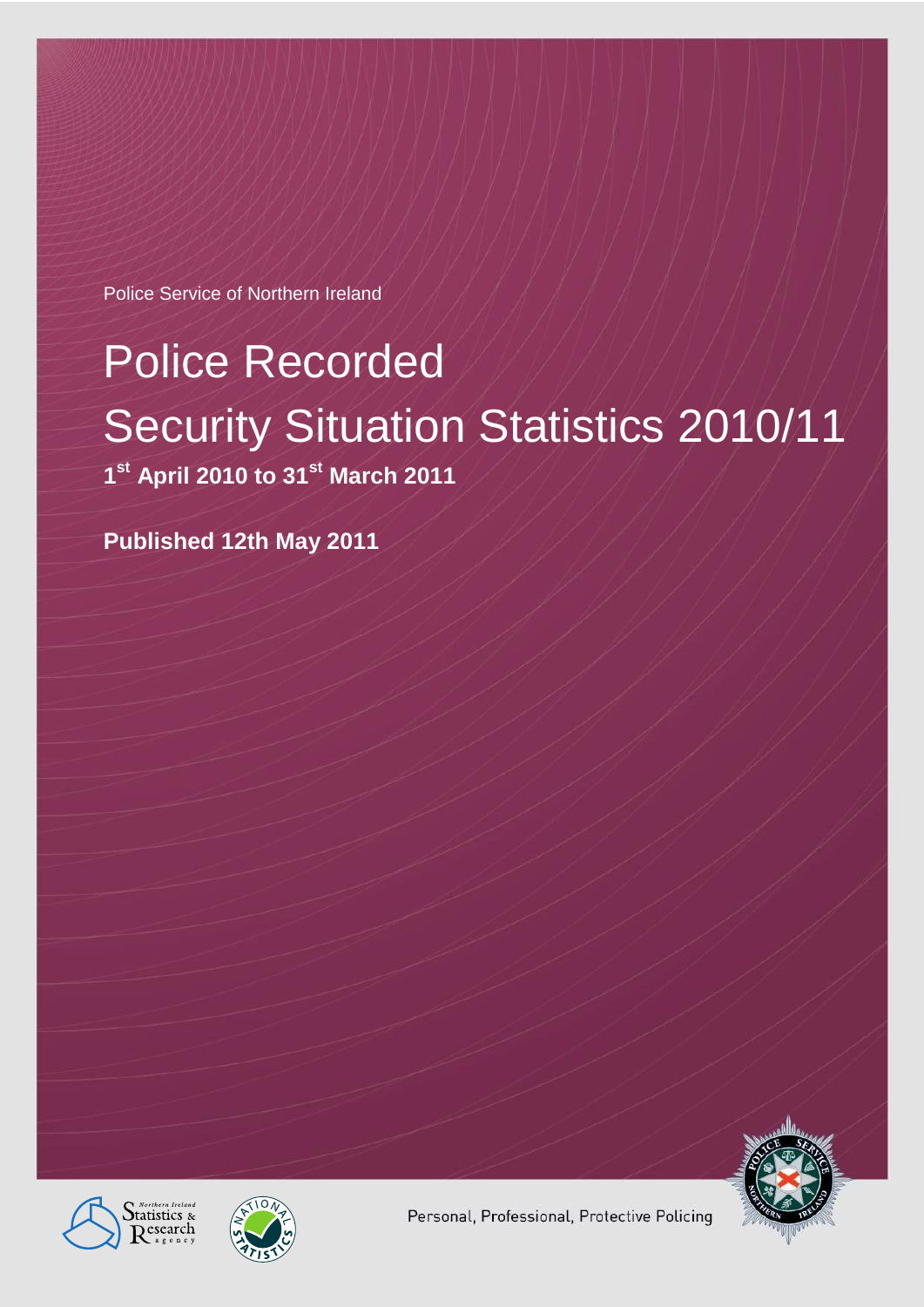# **Contents**

| Introduction       |                                                                                                      | $\overline{2}$ |
|--------------------|------------------------------------------------------------------------------------------------------|----------------|
| <b>Key Results</b> |                                                                                                      | 3              |
| Figure 1           | Deaths Due to the Security Situation 2001/02 - 2010/11                                               | $\overline{4}$ |
| Table 2            | Deaths Due to the Security Situation 2001/02 - 2010/11                                               | $\overline{4}$ |
| Figure 3           | Shooting and Bombing Incidents 2001/02 - 2010/11                                                     | 5              |
| Table 4            | Shooting, Bombing and Incendiary Incidents 2001/02 - 2010/11                                         | 5              |
| Figure 5           | Casualties as a Result of Paramilitary-style Shootings 2001/02 - 2010/11                             | 6              |
| Figure 6           | Casualties as a Result of Paramilitary-style Assaults 2001/02 - 2010/11                              | 6              |
| Table 7            | Casualties as a Result of Paramilitary-style Attacks 2001/02 - 2010/11                               | 6              |
| Table 8            | Firearms, Ammunition and Explosives Finds 2001/02 - 2010/11                                          | $\overline{7}$ |
| Table 9            | Persons Arrested under Section 41 of the Terrorism Act and subsequently<br>Charged 2001/02 - 2010/11 | $\overline{7}$ |

Page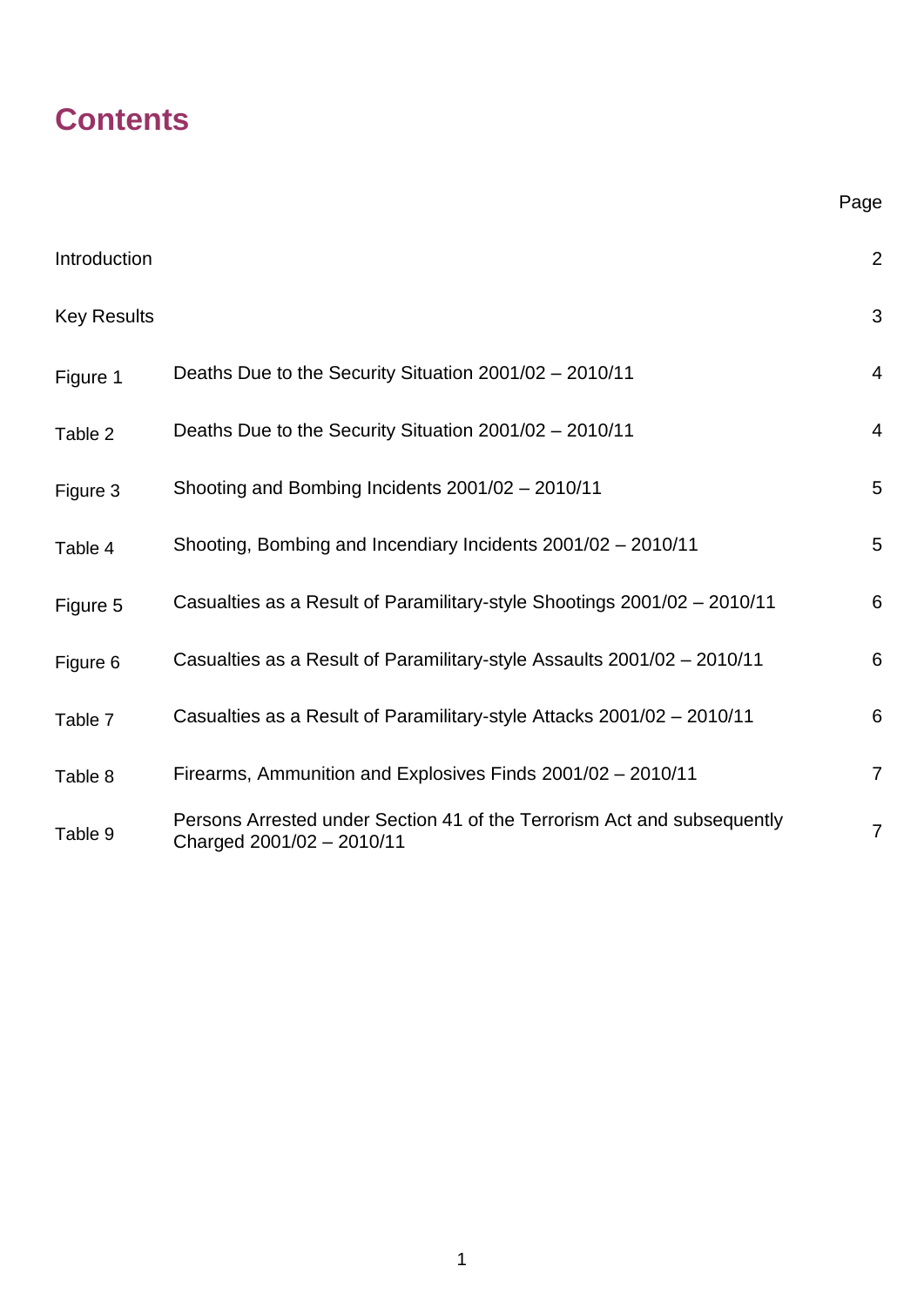# **Introduction**

This bulletin is produced annually and provides finalised figures of security situation statistics recorded in Northern Ireland during the period 1<sup>st</sup> April 2010 to 31<sup>st</sup> March 2011 along with trend information over the last ten years and commentary. The type of information that is collated and reported is as follows:

- Deaths due to the Security Situation
- Shooting Incidents
- Bombing Incidents
- Incendiary Incidents
- Paramilitary style assaults & shootings
- Finds of firearms, ammunition & explosives
- Persons arrested under Section 41 of the Terrorism Act
- Persons charged after having been arrested under Section 41 of the Terrorism Act

It should be recognised that the statistics contained in this bulletin only reflect the number of incidents that were reported and recorded by the police. It is possible that some incidents may not have been brought to the attention of the PSNI for a variety of reasons.

Copies of this bulletin are available from the PSNI Internet site:

[http://www.psni.police.uk/index/updates/updates\\_statistics.htm,](http://www.psni.police.uk/index/updates/updates_statistics.htm) which also provides access to the latest monthly update and to annual reports back to 2003/04. Updates providing a summary of the latest security situation statistics are also produced monthly on the website, these statistics being provisional and subject to change.

The publication date for the annual bulletin is pre-announced and can be found via the UK National Statistics Publication Hub: [http://www.statistics.gov.uk/hub/index.html.](http://www.statistics.gov.uk/hub/index.html) It is also made available via the PSNI Internet site.

We welcome comment and feedback on these statistics. If you would like to forward your views, receive notification of new publications or be kept informed of developments relating to PSNI statistics, please email your contact details using the email address provided below. For further information about security situation statistics for Northern Ireland, or to contact the PSNI Responsible Statistician please:

Email: [statistics@psni.police.uk;](mailto:statistics@psni.police.uk)

Write to: Central Statistics Unit, Lisnasharragh, 42 Montgomery Road, Belfast, BT6 9LD; or Telephone: 0845 600 8000 ext 24135, Fax: 028 9092 2998

This statistical bulletin is a National Statistics output produced to the highest professional standards and free from political interference. It has been produced by statisticians seconded to the Police Service of Northern Ireland from the Northern Ireland Statistics and Research Agency, working to the Official Statistics Code of Practice: <http://www.statisticsauthority.gov.uk/assessment/code-of-practice/index.html>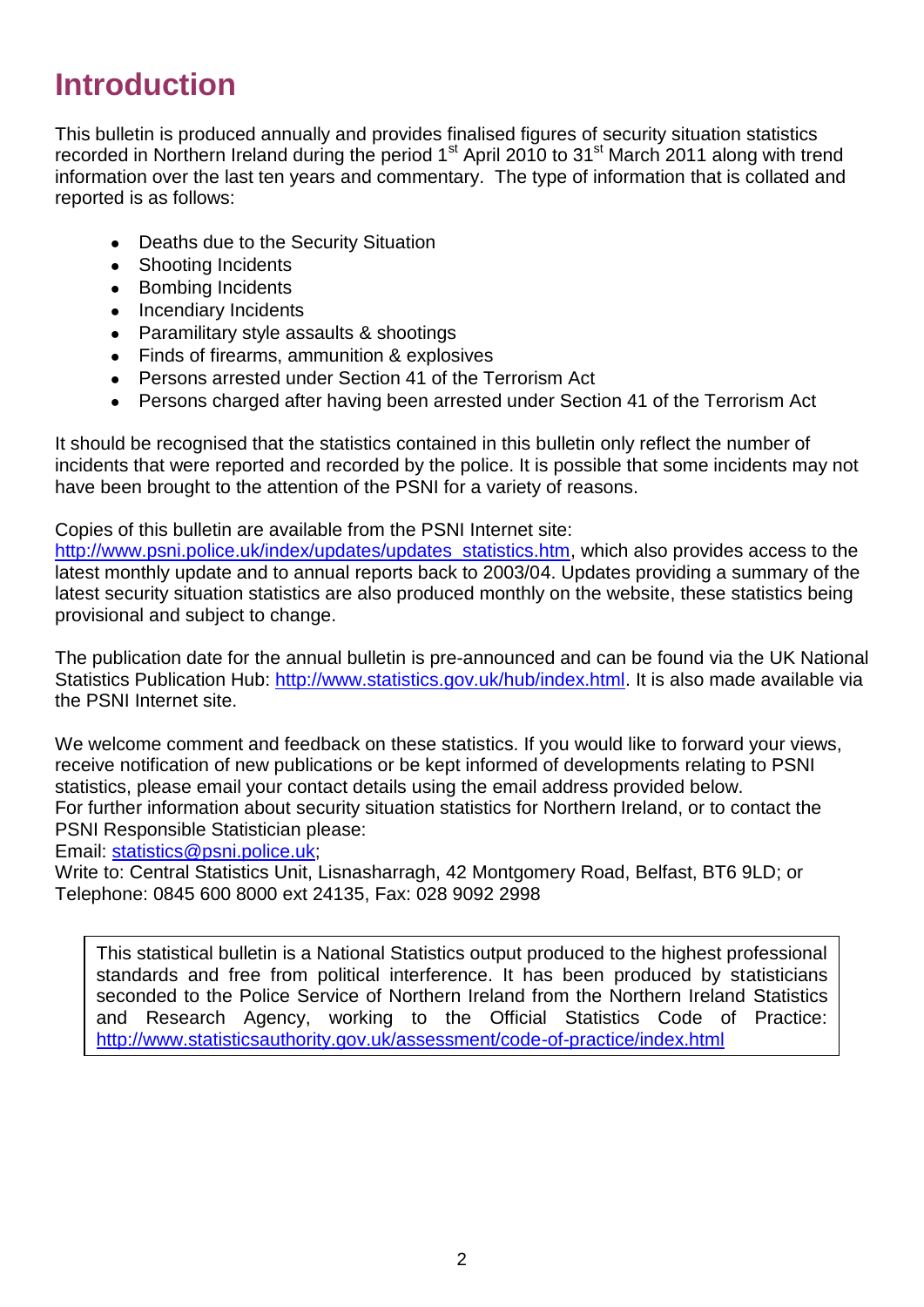# **Security Situation Statistics Key Results**

#### **Deaths due to the Security Situation**

During 2010/11 there was one security related death, one fewer than in the previous year. With 2007/08, this is the lowest number of security related deaths recorded in a single year since police records began in 1969.

## **Shooting Incidents**

- The number of shooting incidents decreased from 79 in 2009/10 to 72 in 2010/11.  $\bullet$
- Of the 72 shooting incidents recorded in 2010/11, 61 were attributed to Republicans (this includes 31 paramilitary-style shooting incidents) and 3 were attributed to Loyalists. In the remaining 8 incidents, attribution could not be determined.
- There were 7 shooting incidents involving shots fired at police. Five of these incidents occurred during July 2010 when shots were fired at Crossmaglen and Lurgan police stations and in three serious public disorder incidents between the 12<sup>th</sup> and 13<sup>th</sup> July. Shots were also fired at police during public disorder in Lurgan in August 2010 and in Londonderry in March 2011. All these incidents were attributed to Republicans.

# **Bombing Incidents**

- There was a marked increase in the number of bombing incidents from 50 in 2009/10 to 99 in  $\bullet$ 2010/11. This is the highest number recorded in 8 years, although it's significantly lower than the 2001/02 figure in which there were 318 bombing incidents.
- The 99 bombing incidents recorded in 2010/11 involved 101 devices. Of the 101 devices, 52 exploded and 49 were defused. Injuries were reported on 6 occasions when a device exploded.
- Pipe bombs were the most frequent device used, being involved in 64 bombing incidents. There were also 4 incidents in which a viable device was located under a vehicle.
- Of the 99 bombing incidents, 59 were attributed to Republicans and 28 were attributed to  $\bullet$ Loyalists with the attribution of the remaining 12 not determined.
- There were 26 bombing incidents involving attacks on the security forces. Included within these were 11 attacks on police officers and 12 attacks on police stations. The other three incidents were attacks on army premises and personnel.

# **Paramilitary-style Attacks**

- During 2010/11 there were 83 casualties as a result of paramilitary-style attacks (i.e. both  $\bullet$ shootings and assaults), compared with 127 casualties recorded in the previous year.
- Paramilitary-style **shootings** accounted for 33 casualties, all of which were attributed to Republicans.
- Paramilitary-style **assaults** accounted for the remaining 50 victims with 34 of such assaults attributed to Loyalists and 16 to Republicans.
- In comparison with the previous year, the number of casualties of paramilitary-style shootings decreased by 13 while the number of casualties of paramilitary-style assaults decreased by 31.

### **Firearms, Ammunition and Explosives Finds**

There were 86 firearms and 2,574 rounds of ammunition found during 2010/11. In addition, 2.9kg of explosives were recovered during the year.

# **Persons Arrested under Section 41 of the Terrorism Act and subsequently Charged**

In 2010/11, a total of 188 persons were arrested under section 41 of the Terrorism Act (an 11.2% increase from the 169 recorded last year). Forty persons were subsequently charged.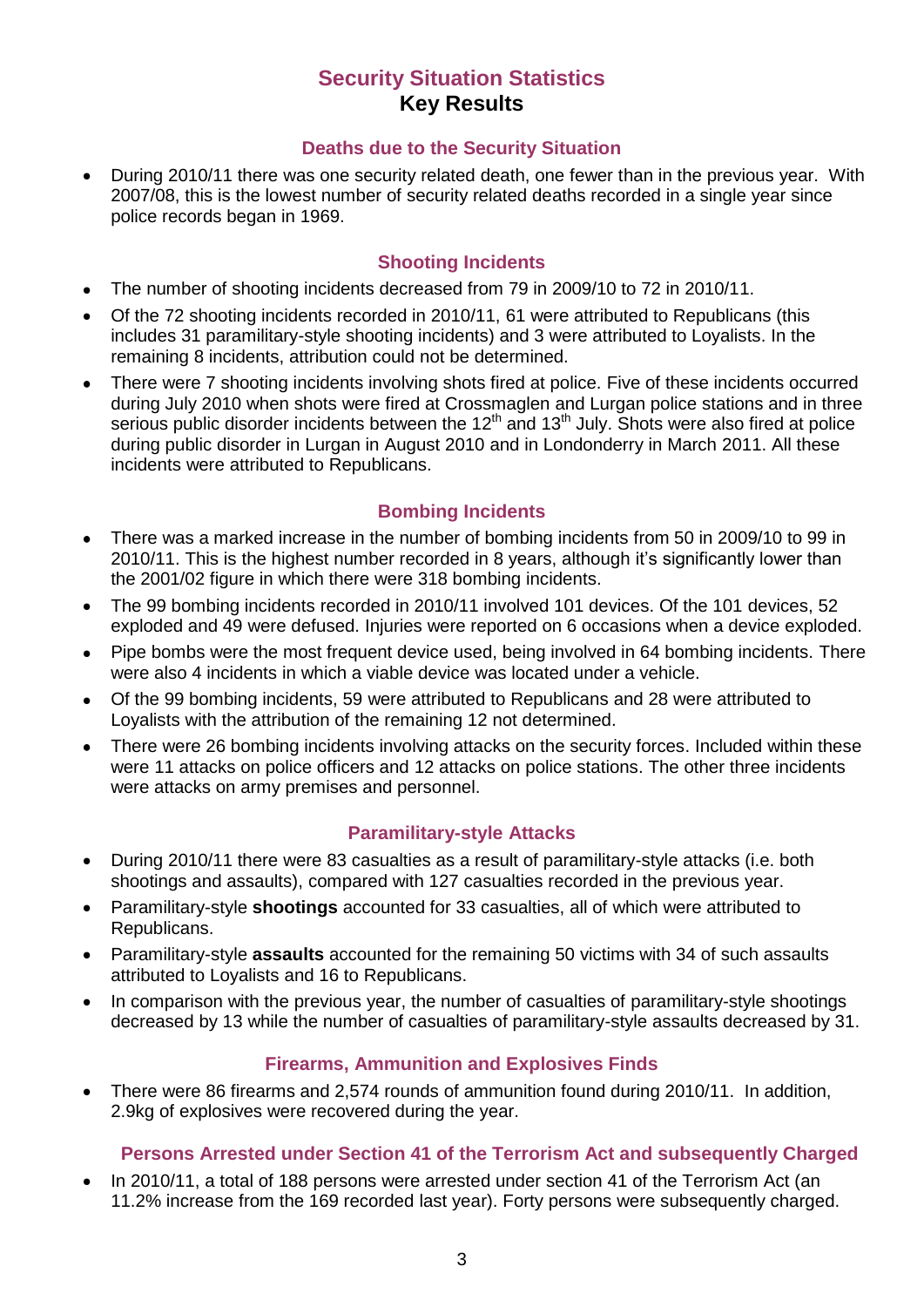

# **Figure 1: Deaths<sup>1</sup> Due to the Security Situation 2001/02 – 2010/11**

# **Table 2: Deaths<sup>1</sup> Due to the Security Situation 2001/02 – 2010/11**

|         | <b>Police</b>  | <b>Police</b><br><b>Reserve</b> | <b>Army</b>    | <b>RIR</b>     | <b>Civilian</b> | <b>Totals</b> |
|---------|----------------|---------------------------------|----------------|----------------|-----------------|---------------|
| 2001/02 | 0              | 0                               | $\Omega$       | $\overline{0}$ | 17              | 17            |
| 2002/03 | 0              | 0                               | ი              | $\overline{0}$ | 15              | 15            |
| 2003/04 | 0              | $\overline{0}$                  | 0              | $\overline{0}$ |                 |               |
| 2004/05 | 0              | 0                               | ∩              | $\mathbf 0$    | 4               |               |
| 2005/06 | $\mathbf 0$    | $\overline{0}$                  | O              | $\overline{0}$ | 6               | 6             |
| 2006/07 | 0              | 0                               | ∩              | $\overline{0}$ | 4               |               |
| 2007/08 | $\overline{0}$ | $\overline{0}$                  | $\Omega$       | $\overline{0}$ |                 |               |
| 2008/09 |                | 0                               | $\overline{2}$ | $\mathbf 0$    | $\overline{2}$  | 5             |
| 2009/10 | 0              | $\overline{0}$                  | $\Omega$       | $\overline{0}$ | $\overline{2}$  | າ             |
| 2010/11 | 0              | 0                               |                | $\overline{0}$ |                 |               |

 $1$  Includes all deaths which were considered at the time of the incident, to be directly attributed to terrorism, where the cause has a direct or proximate link to subversive/sectarian strife or where the death is attributable to security force activity.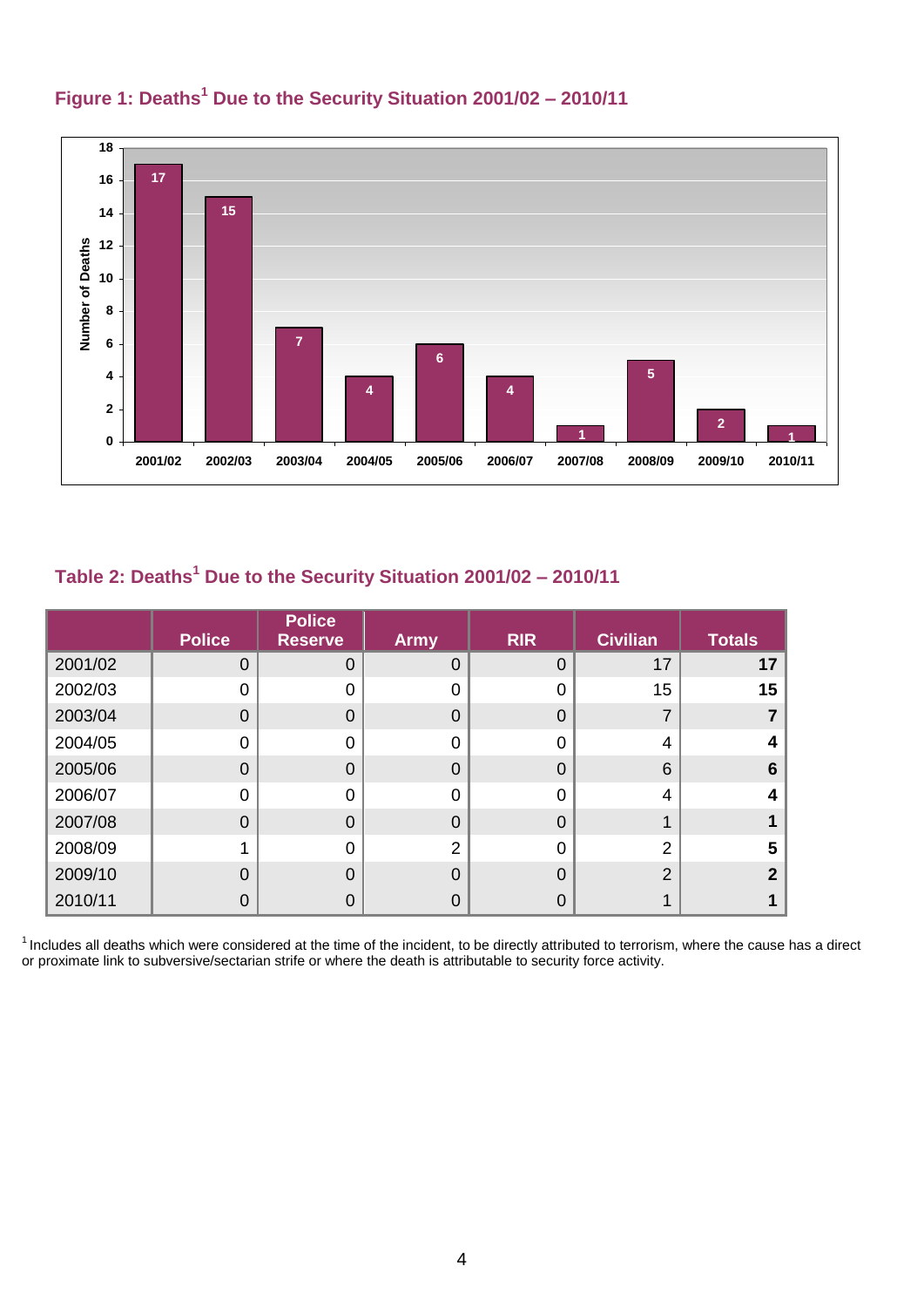

### **Figure 3: Shooting and Bombing Incidents 2001/02 – 2010/11**

#### **Table 4: Shooting, Bombing and Incendiary Incidents 2001/02 – 2010/11**

|         | <b>Shooting</b>        |                  | Bombings <sup>2</sup> |                  | Incendiaries <sup>3</sup> |
|---------|------------------------|------------------|-----------------------|------------------|---------------------------|
|         | Incidents <sup>1</sup> | <b>Incidents</b> | <b>Devices Used</b>   | <b>Incidents</b> | <b>Devices Used</b>       |
| 2001/02 | 358                    | 318              | 407                   | 5                | 6                         |
| 2002/03 | 348                    | 178              | 226                   | 8                | 8                         |
| 2003/04 | 207                    | 71               | 80                    | 3                | 3                         |
| 2004/05 | 167                    | 48               | 51                    | 29               | 36                        |
| 2005/06 | 156                    | 81               | 103                   |                  |                           |
| 2006/07 | 58                     | 20               | 29                    | 11               | 11                        |
| 2007/08 | 42                     | 23               | 24                    | $\Omega$         | $\Omega$                  |
| 2008/09 | 54                     | 46               | 54                    | 5                |                           |
| 2009/10 | 79                     | 50               | 54                    | 0                | $\overline{0}$            |
| 2010/11 | 72                     | 99               | 101                   |                  |                           |

 $1$  The following types of shooting incidents are included:

- Shots fired by terrorists  $\bullet$
- Shots fired by the security forces  $\bullet$
- Paramilitary-style attacks involving shootings  $\bullet$
- Shots heard (and later confirmed)  $\bullet$

 $2$  An individual bombing incident may involve one or more explosive devices. Incidents recorded include explosions and defusings (devices used). Incidents involving hoax devices, petrol bombings or incendiaries are excluded.

 $3$  Incidents recorded include explosions and defusings (devices used).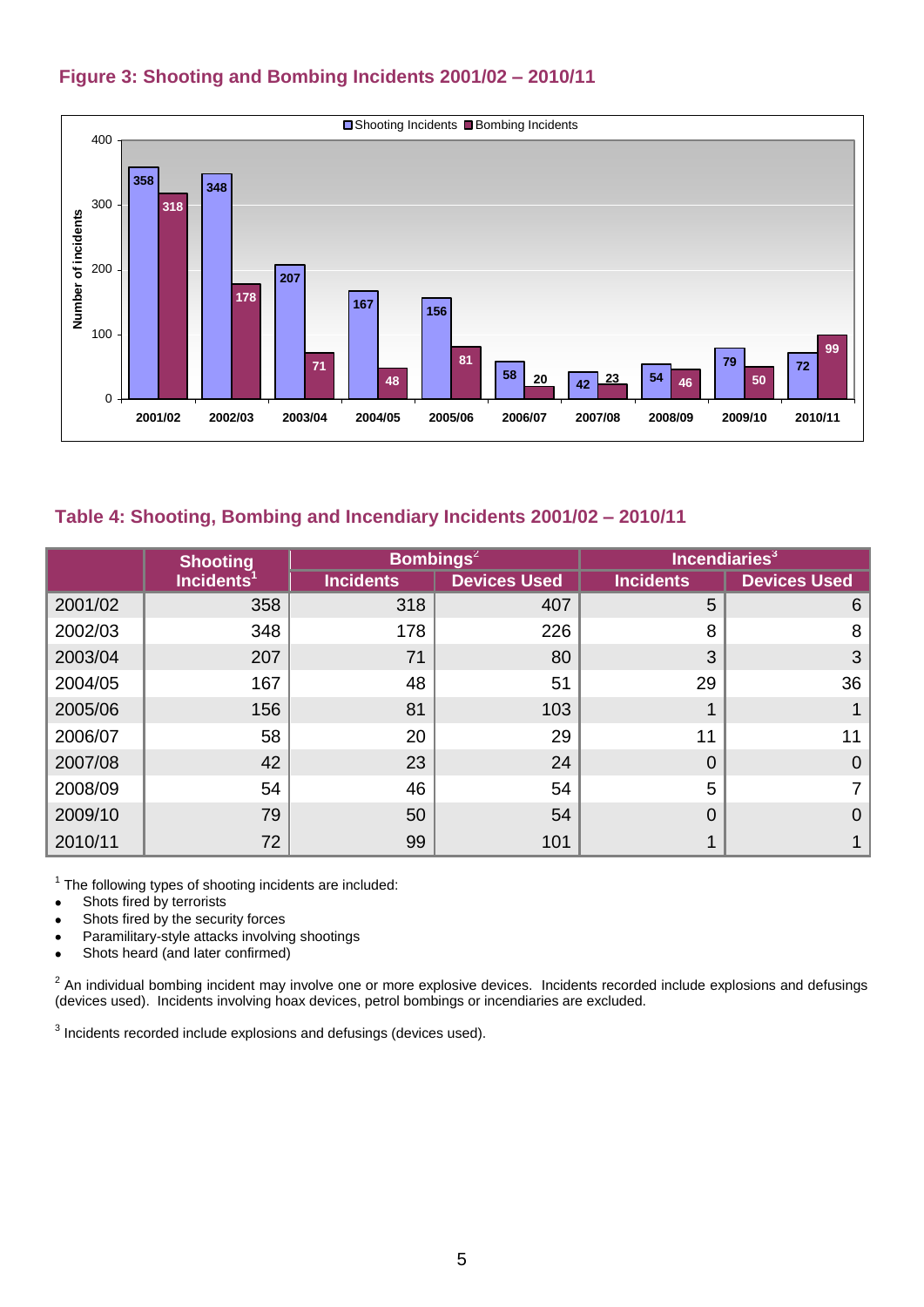



#### **Figure 6: Casualties as a Result of Paramilitary-style Assaults 2001/02 – 2010/11**



#### **Table 7: Casualties as a Result of Paramilitary-style Attacks 2001/02 – 2010/11**

|         | <b>Shootings</b> |                                               | <b>Assaults</b>                                 |       |                                        | <b>Total</b>                                    |                                                         |
|---------|------------------|-----------------------------------------------|-------------------------------------------------|-------|----------------------------------------|-------------------------------------------------|---------------------------------------------------------|
|         | Total            | <b>By</b><br><b>Loyalist</b><br><b>Groups</b> | <b>By</b><br><b>Republican</b><br><b>Groups</b> | Total | <b>By</b><br>Loyalist<br><b>Groups</b> | <b>By</b><br><b>Republican</b><br><b>Groups</b> | <b>Casualties</b><br>(Shootings and<br><b>Assaults)</b> |
| 2001/02 | 190              | 124                                           | 66                                              | 112   | 76                                     | 36                                              | 302                                                     |
| 2002/03 | 165              | 110                                           | 55                                              | 144   | 94                                     | 50                                              | 309                                                     |
| 2003/04 | 149              | 102                                           | 47                                              | 149   | 101                                    | 48                                              | 298                                                     |
| 2004/05 | 93               | 76                                            | 17                                              | 116   | 71                                     | 45                                              | 209                                                     |
| 2005/06 | 76               | 70                                            | 6                                               | 76    | 57                                     | 19                                              | 152                                                     |
| 2006/07 | 26               | 14                                            | 12                                              | 48    | 36                                     | 12                                              | 74                                                      |
| 2007/08 | $\overline{7}$   | 2                                             | 5                                               | 45    | 35                                     | 10                                              | 52                                                      |
| 2008/09 | 20               | 2                                             | 18                                              | 41    | 28                                     | 13                                              | 61                                                      |
| 2009/10 | 46               |                                               | 45                                              | 81    | 69                                     | 12                                              | 127                                                     |
| 2010/11 | 33               | $\overline{0}$                                | 33                                              | 50    | 34                                     | 16                                              | 83                                                      |

\* Attribution is as perceived by PSNI based on the information available and does not necessarily indicate the involvement of a paramilitary organisation.